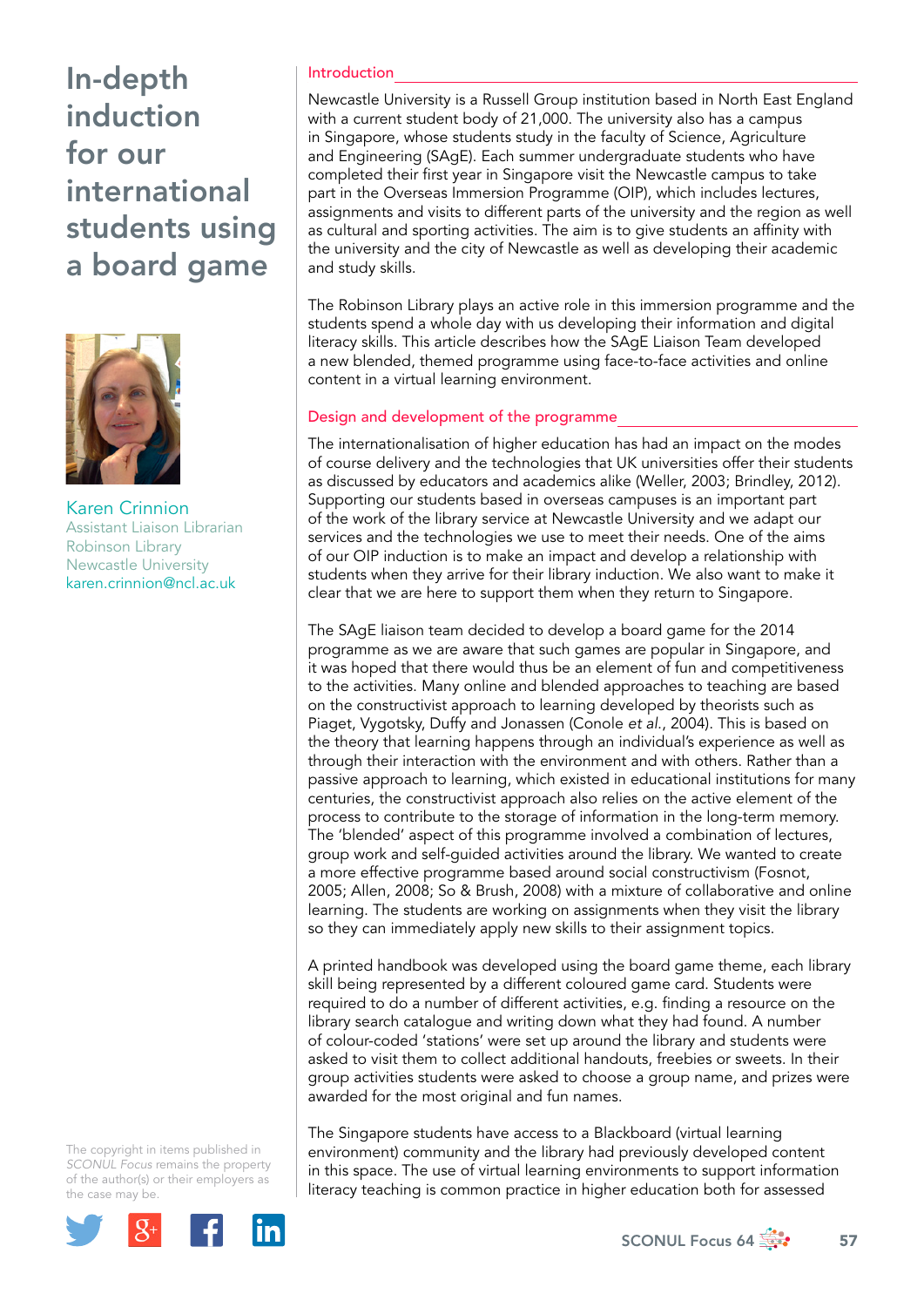In-depth induction for our international students using a board game

programmes and as a self-directed learning resource (Pastula, 2010; Ladell-Thomas, 2012). The content already in place in Blackboard was quite outdated and needed to be reviewed and refreshed. So this was done in line with the themes of the face-to-face workshops (library search / subject guides / search strategy / evaluating resources / referencing / EndNote). Additional information about how to get help and support when off campus and how to keep up to date using social media was also provided.



The board game theme was transferred into Blackboard with different colourcoded activities for each of elements of library induction. These activities included audio-visual material (e.g. Camtasia video introduction to e-books) and games (e.g. a drag-and-drop board game created with Xerte software).

An online assessment is always included in the OIP library programme. This used to be marked manually by library staff, so it was updated in Blackboard so that it could be automatically marked using the Grade Centre. Prizes were given for the highest scores in the test.

### Why did we do it?

The overriding aim of the programme was to create a fun and relaxed environment for students to learn about the library and research skills while they are on campus. However, we also wanted to provide a step-by-step online course for students to access when they return home, either to complete from start to finish, or to dip in and out of, depending on their information needs. We saw the benefits as:

- providing off campus resources for Newcastle University International Singapore students when they return home
- making them feel confident about asking for help when they return to Singapore
- linking face-to-face OIP activities with Blackboard content
- using Blackboard grade centre assessment and saving staff time in marking work
- ability to reuse assessments and learning objects

The copyright in items published in *SCONUL Focus* remains the property of the author(s) or their employers as the case m[ay be.](http://plus.google.com/share?url=http://www.sconul.ac.uk/page/focus-64)